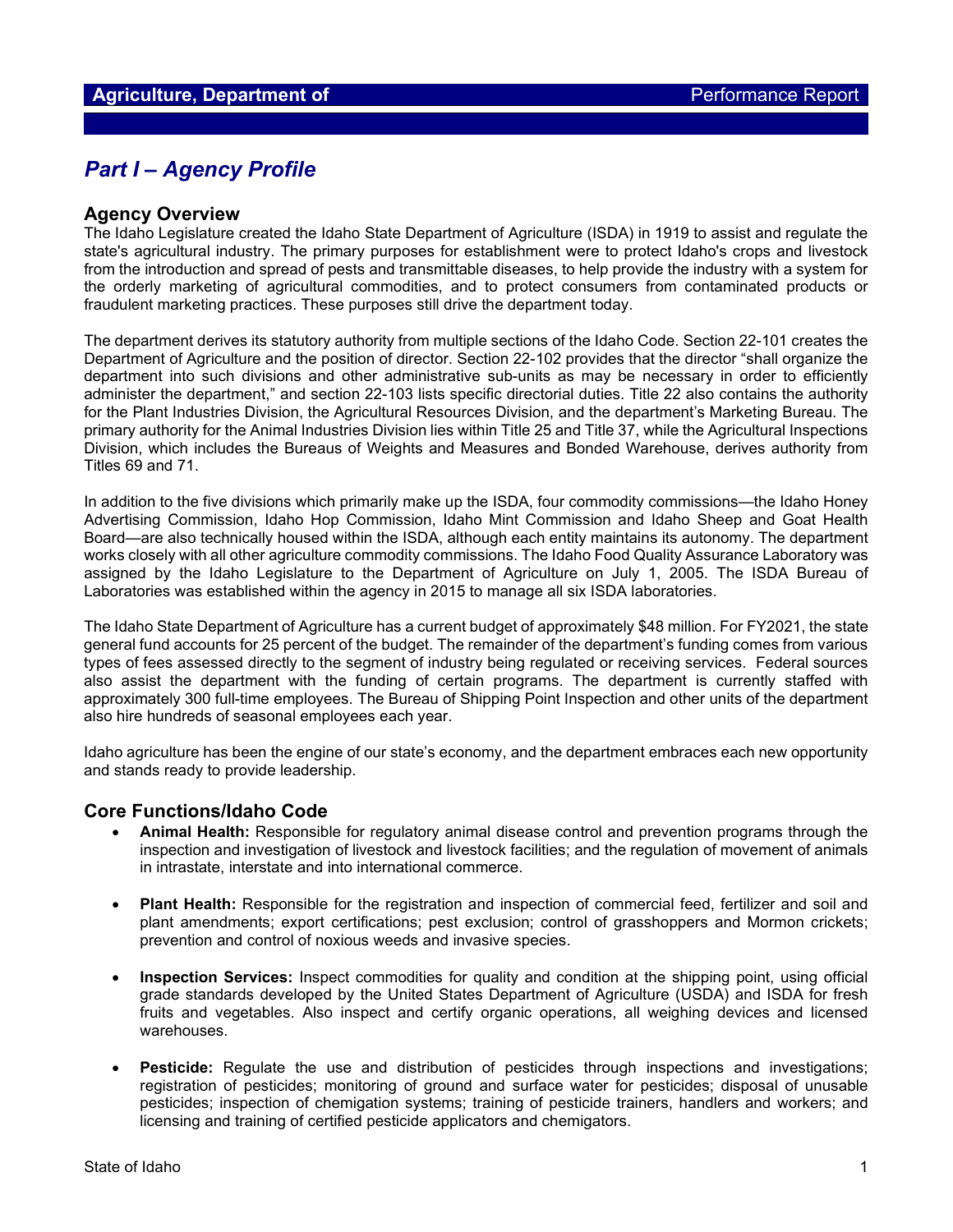• **Market Development:** Market and promote Idaho food, beverage and agriculture companies and products to increase sales and economic sustainability. the division conducts both domestic and international programs providing direct assistance to farmers, ranchers, shippers, and processors in establishing new customers for their products, increasing sales and stimulating growth of Idaho's economy.

#### **Revenue and Expenditures**

| <b>Revenue</b>                   | FY 2018        | FY 2019      | FY 2020      | FY 2021      |
|----------------------------------|----------------|--------------|--------------|--------------|
| <b>General Fund</b>              | \$0            | \$33,500     | \$226,600    | \$121,400    |
| Animal Damage Control            | \$100,000      | \$100,000    | \$100,000    | \$100,000    |
| Administration & Accounting      | \$832,500      | \$994,500    | \$1,000,700  | \$921,500    |
| <b>Facilities Maintenance</b>    | \$311,100      | \$236,400    | \$225,800    | \$284,500    |
| <b>Agriculture Inspections</b>   | \$1,311,300    | \$1,385,500  | \$1,393,600  | \$1,447,400  |
| <b>Weights and Measures</b>      | \$480,500      | \$500,100    | \$507,900    | \$508,900    |
| <b>Invasive Species</b>          | \$33,100       | \$53,700     | \$64,300     | \$16,200     |
| <b>Special Pest Eradication</b>  | \$140,200      | \$129,300    | \$278,900    | \$368,400    |
| <b>Agriculture Fees</b>          | \$7,217,400    | \$7,288,700  | \$7,921,200  | \$8,034,300  |
| Redifit Intermodel               | \$79,300       | \$108,800    | \$96,000     | \$49,400     |
| <b>Federal Grant</b>             | \$4,258,000    | \$4,803,800  | \$5,880,500  | \$4,000,200  |
| Rural Partnership                |                |              |              |              |
| <b>Seminars and Publications</b> | \$111,100      | \$69,000     | \$117,400    | \$62,300     |
| <b>USDA Publications</b>         |                |              |              |              |
| Fresh Fruit and Vegetable        | \$7,022,700    | \$7,872,200  | \$7,270,400  | \$7,575,100  |
| Inspections                      |                |              |              |              |
| Development Loans                | \$9,200        | \$6,800      | \$6,300      | \$1,700      |
| <b>Commodity Indemnity Fund</b>  | \$251,800      | \$279,800    | \$265,700    | \$223,000    |
| Seed Indemnity Fund              | \$923,900      | \$971,300    | \$852,500    | \$866,400    |
| <b>Quality Assurance Lab</b>     | \$444,900      | \$435,700    | \$445,900    | \$436,400    |
| <b>Total</b>                     | \$23,527,000   | \$25,269,100 | \$26,653,700 | \$25,017,200 |
| <b>Expenditures</b>              | <b>FY 2018</b> | FY 2019      | FY 2020      | FY 2021      |
| <b>Personnel Costs</b>           | \$20,417,800   | \$21,551,900 | \$22,273,800 | \$21,316,200 |
| <b>Operating Expenditures</b>    | \$7,093,800    | \$7,069,200  | \$7,657,200  | \$8,161,900  |
| <b>Capital Outlay</b>            | \$763,700      | \$1,055,200  | \$1,485,300  | \$3,141,000  |
| <b>Trustee/Benefit Payments</b>  | \$5,365,200    | \$6,424,700  | \$5,200,500  | \$4,985,800  |
| Total                            | \$33,640,500   | \$36,101,000 | \$36,616,800 | \$37,874,900 |

### **Profile of Cases Managed and/or Key Services Provided**

| <b>Cases Managed and/or Key Services</b><br><b>Provided</b>                                                                                       | <b>FY 2018</b> | <b>FY 2019</b> | <b>FY 2020</b> | <b>FY 2021</b> |  |  |  |  |  |
|---------------------------------------------------------------------------------------------------------------------------------------------------|----------------|----------------|----------------|----------------|--|--|--|--|--|
| <b>Animal Industries</b>                                                                                                                          |                |                |                |                |  |  |  |  |  |
| Investigate suspected diseases, conduct<br>licensing, inspection, and certification for<br>compliance with state or federal Animal<br>Health laws | 4,850          | 4,876          | 5,854          | 6,726          |  |  |  |  |  |
| Perform disease tests on animals and<br>animal tissues for regulatory diseases to<br>meet import/export requirements and for<br>zoonotic diseases | 432,002        | 480.418        | 497.318        | 481,143        |  |  |  |  |  |
| Inspect all dairy farms and plants for<br>compliance with sanitation, quality, and<br>wholesomeness standards                                     | 7,535          | 7.518          | 8.059          | 7.804          |  |  |  |  |  |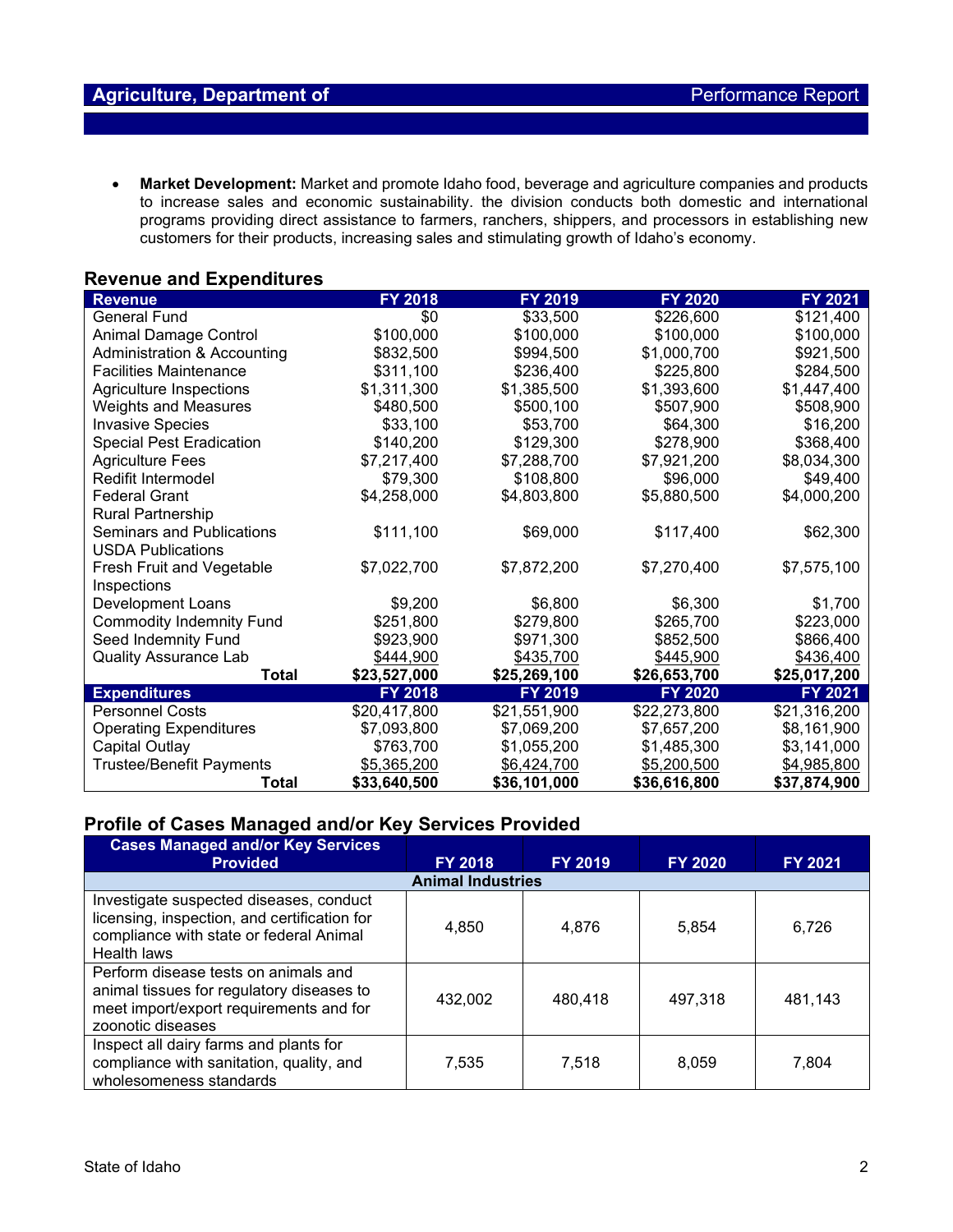# Agriculture, Department of **Agriculture, Department of Agriculture**, Department of **Performance Report**

| <b>Cases Managed and/or Key Services</b><br><b>Provided</b>                               | <b>FY 2018</b>                | FY 2019       | <b>FY 2020</b> | <b>FY 2021</b> |  |  |  |  |  |  |
|-------------------------------------------------------------------------------------------|-------------------------------|---------------|----------------|----------------|--|--|--|--|--|--|
| Perform tests on finished dairy products for                                              |                               |               |                |                |  |  |  |  |  |  |
| quality. Presence of adulterants and to                                                   | 8,595                         | 8,667         | 8,579          | 9,617          |  |  |  |  |  |  |
| determine producer payment                                                                |                               |               |                |                |  |  |  |  |  |  |
| Inspect and approve all dairy and beef                                                    |                               |               |                |                |  |  |  |  |  |  |
| waste management systems for compliance                                                   | 3,398                         | 3,609         | 5,351          | 5,003          |  |  |  |  |  |  |
| with state and federal laws                                                               |                               |               |                |                |  |  |  |  |  |  |
| Animal care investigations and inspections                                                | 53                            | 87            | 46             | 73             |  |  |  |  |  |  |
| <b>Agriculture Inspections</b>                                                            |                               |               |                |                |  |  |  |  |  |  |
| License and inspect all warehouses,                                                       |                               |               |                |                |  |  |  |  |  |  |
| commodity dealers, and seed buyers                                                        | 174                           | 176           | 172            | 168            |  |  |  |  |  |  |
| Certified and inspected organic producers,                                                | 271                           | 251           |                |                |  |  |  |  |  |  |
| processors, and handlers                                                                  |                               |               | 299            | 278            |  |  |  |  |  |  |
| Inspect and test all known commercially-                                                  | 32,796                        | 31,740        | 26,465         | 33,822         |  |  |  |  |  |  |
| used weighing and measuring devices                                                       |                               |               |                |                |  |  |  |  |  |  |
| Provide information to public concerning                                                  |                               | 1 Briefing to | 1 Briefing to  | 1 Briefing to  |  |  |  |  |  |  |
| weights and measures issues                                                               | 1 Briefing to                 | Industry / 6  | Industry / 4   | Industry / 0   |  |  |  |  |  |  |
|                                                                                           | Industry / 6                  | Metrology Lab | Metrology Lab  | Metrology      |  |  |  |  |  |  |
|                                                                                           | Metrology Lab                 | Tours / 1     | Tours / 1      | Lab Tours / 0  |  |  |  |  |  |  |
|                                                                                           | Tours / 2                     | Media         | Media          | Media          |  |  |  |  |  |  |
|                                                                                           | Media                         | Contact / 2   | Contact / 2    | Contact / 0    |  |  |  |  |  |  |
|                                                                                           | Contacts                      | negotiated    | negotiated     | negotiated     |  |  |  |  |  |  |
|                                                                                           |                               | rulemaking    | rulemaking     | rulemaking     |  |  |  |  |  |  |
|                                                                                           | 2018-2019                     | meetings      | meetings       | meetings       |  |  |  |  |  |  |
| Maintain Idaho metrology lab certification by<br>planning for future federal requirements | Two Year                      | 2019          | 2020           | 2021           |  |  |  |  |  |  |
|                                                                                           | Accreditation                 | Accreditation | Accreditation  | Accreditation  |  |  |  |  |  |  |
| Number of pounds of fruits and vegetables                                                 |                               |               |                |                |  |  |  |  |  |  |
| certified by the Shipping Point Inspection                                                | 10.1 Billion                  | 10.8 Billion  | 10.2 Billion   | 10.4 Billion   |  |  |  |  |  |  |
| Program                                                                                   | Pounds                        | Pounds        | Pounds         | Pounds         |  |  |  |  |  |  |
|                                                                                           | <b>Agricultural Resources</b> |               |                |                |  |  |  |  |  |  |
| Review and registration of applications for                                               |                               |               |                |                |  |  |  |  |  |  |
| pesticide registrations                                                                   | 12,204                        | 12,317        | 12,518         | 13,306         |  |  |  |  |  |  |
| Pesticide applicator licenses                                                             | 9,549                         | 9,912         | 8,807          | 8,038          |  |  |  |  |  |  |
| Pesticide inspections and investigations                                                  | 601                           | 608           | 394            | 411            |  |  |  |  |  |  |
| <b>Chemigation Equipment Inspections</b>                                                  | 262                           | 278           | 259            | 277            |  |  |  |  |  |  |
| Ground water wells sampled for pesticide                                                  | 257                           | 245           | 255            | 120            |  |  |  |  |  |  |
| residue - by completion date                                                              |                               |               |                |                |  |  |  |  |  |  |
| Number of wells with detectable pesticide<br>residues                                     | 123                           | 106           | 93             | 58             |  |  |  |  |  |  |
| Wells with pesticide residues greater than a                                              |                               |               |                |                |  |  |  |  |  |  |
| drinking water standard or equivalent                                                     | 0                             | 0             | $\pmb{0}$      | 0              |  |  |  |  |  |  |
| benchmark - by completion date                                                            |                               |               |                |                |  |  |  |  |  |  |
| Worker protection training sessions                                                       | 55                            | 26            | 36             | 21             |  |  |  |  |  |  |
| Worker protection inspections                                                             | 130                           | 94            | 75             | 56             |  |  |  |  |  |  |
| Waste pesticides disposed (Pounds)                                                        | 129,763                       | 131,235       | 92,821         | 119,376        |  |  |  |  |  |  |
|                                                                                           | <b>Plant Industries</b>       |               |                |                |  |  |  |  |  |  |
| Review/registration of feed and fertilizer                                                |                               |               |                |                |  |  |  |  |  |  |
| labels and products                                                                       | 30,659                        | 31,014        | 32,018         | 36,639         |  |  |  |  |  |  |
| Collect commercial feed samples                                                           | 899                           | 1,065         | 1,222          | 692            |  |  |  |  |  |  |
| Issue Nurseryman/Florists licenses                                                        | 1,883                         | 2,037         | 2,102          | 2,221          |  |  |  |  |  |  |
| Field Inspections - acres                                                                 | 65,494                        | 68,938        | 60,388         | 69,631         |  |  |  |  |  |  |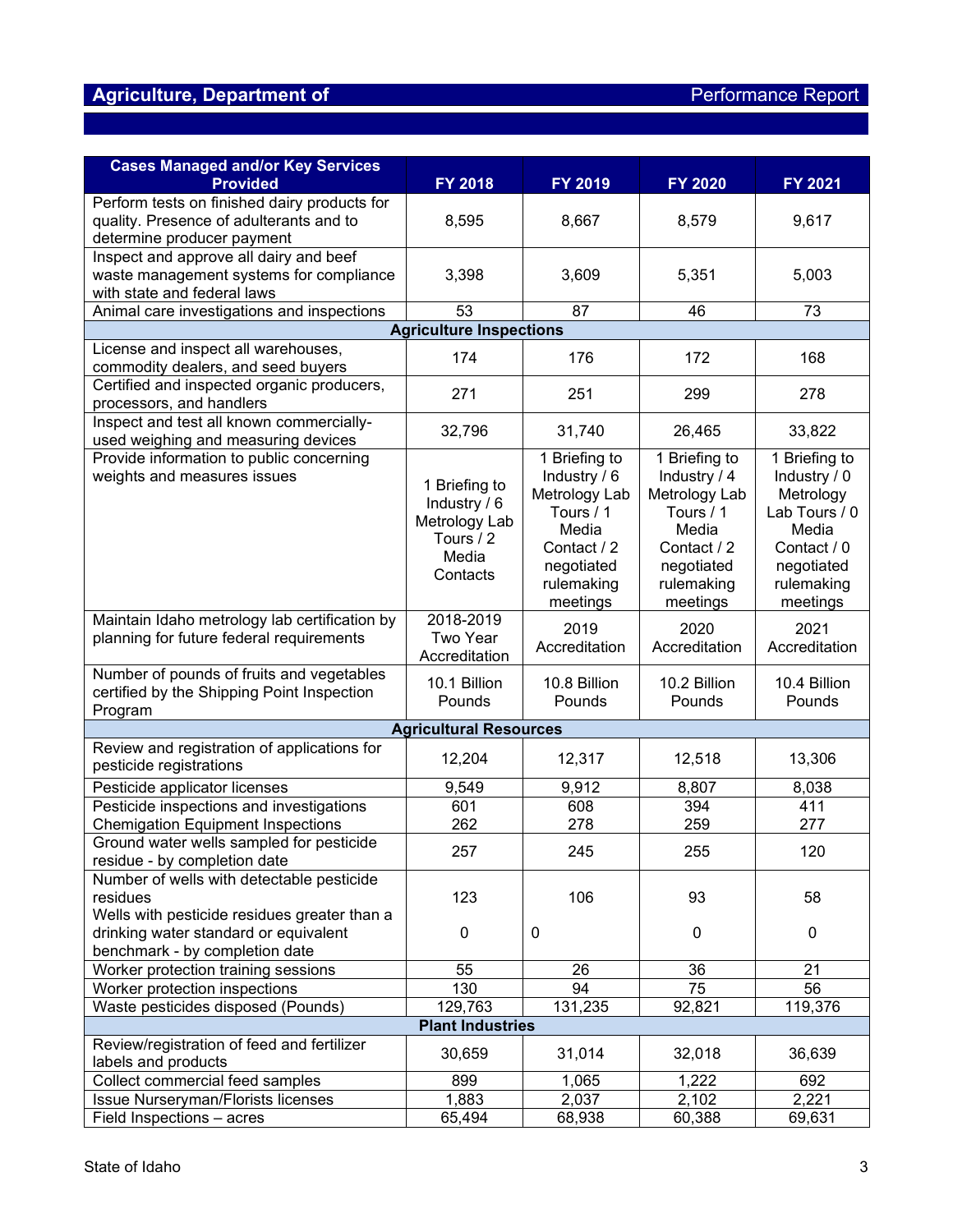### **Agriculture, Department of Agriculture, Department of Agriculture Report**

| <b>Cases Managed and/or Key Services</b><br><b>Provided</b> | <b>FY 2018</b>                   | <b>FY 2019</b> | <b>FY 2020</b> | <b>FY 2021</b> |
|-------------------------------------------------------------|----------------------------------|----------------|----------------|----------------|
| Issue phytosanitary certificates                            | 4,170                            | 4,295          | 4,666          | 4,989          |
| Collect seed samples for compliance to                      |                                  |                |                |                |
| Idaho pure seed law, noxious weed law,                      | 273                              | 225            | 30             | 46             |
| feed law, and referee testing                               |                                  |                |                |                |
| Perform purity, germination, and special                    |                                  |                |                |                |
| testing of certified seeds for Idaho Crop                   | 8,767                            | 9,156          | 8,151          | 8,471          |
| Improvement Association and uncertified                     |                                  |                |                |                |
| seeds for the seed industry                                 |                                  |                |                |                |
| Issue seed dealer's licenses                                | 646                              | 648            | 687            | 690            |
| Invasive species watercraft inspections                     | 93,083                           | 113,175        | 119,450        | 136,064        |
| Number of Hop bale inspections conducted                    | 53,677                           | 64,156         | 76,171         | 79,366         |
| by the Hops Program                                         |                                  |                |                |                |
|                                                             | <b>Marketing and Development</b> |                |                |                |
| Lead international trade missions                           | 6                                | 5              | 4              | $\overline{2}$ |
| Participate in targeted domestic and                        | 12                               | 13             | 10             | 10             |
| international trade shows                                   |                                  |                |                |                |
| Host inbound trade missions and domestic                    | 13                               | 10             | 16             | 5              |
| B2B buying events                                           |                                  |                |                |                |
| Develop promotional and educational                         | 11                               | 10             | 17             | 30             |
| materials                                                   |                                  |                |                |                |
| Conduct promotions and events                               | 65                               | 64             | 56             | 29             |
| Recruit Idaho companies into the Idaho                      | 319                              | 291            | 312            | 341            |
| <b>Preferred Program</b>                                    |                                  |                |                |                |
| <b>Issue Certificates of Free Sale</b>                      | 1,493                            | 1,670          | 1,630          | 1,132          |

### **Licensing Freedom Act**

Agencies who participate in licensure must report on the number of applicants denied licensure or license renewal and the number of disciplinary actions taken against license holders.

|                                                              | <b>FY 2018</b> | <b>FY 2019</b> | <b>FY 2020</b> | FY 2021 |  |  |  |  |  |
|--------------------------------------------------------------|----------------|----------------|----------------|---------|--|--|--|--|--|
| <b>AIRBORNE CONTROL PERMITS<sup>1</sup></b>                  |                |                |                |         |  |  |  |  |  |
| <b>Total Number of Licenses</b>                              | 19             | 24             | 18             | 22      |  |  |  |  |  |
| Number of New Applicants Denied Licensure                    | 0              | 0              |                | 0       |  |  |  |  |  |
| Number of Applicants Refused Renewal of a License            | 0              | 0              |                | 0       |  |  |  |  |  |
| Number of Complaints Against Licensees                       | 0              | 0              |                | 0       |  |  |  |  |  |
| Number of Final Disciplinary Actions Against Licensees       | 0              | 0              |                | 0       |  |  |  |  |  |
| <b>AGRICULTURAL INSPECTIONS DIVISION - WAREHOUSE CONTROL</b> |                |                |                |         |  |  |  |  |  |
| <b>Total Number of Licenses</b>                              | 162            | 160            | 163            | 154     |  |  |  |  |  |
| Number of New Applicants Denied Licensure                    | 0              | 0              | n              | 0       |  |  |  |  |  |
| Number of Applicants Refused Renewal of a License            | 0              | 0              | n              | 0       |  |  |  |  |  |
| Number of Complaints Against Licensees                       | O              | $\Omega$       | O              | 0       |  |  |  |  |  |
| Number of Final Disciplinary Actions Against Licensees       |                | 0              |                | 0       |  |  |  |  |  |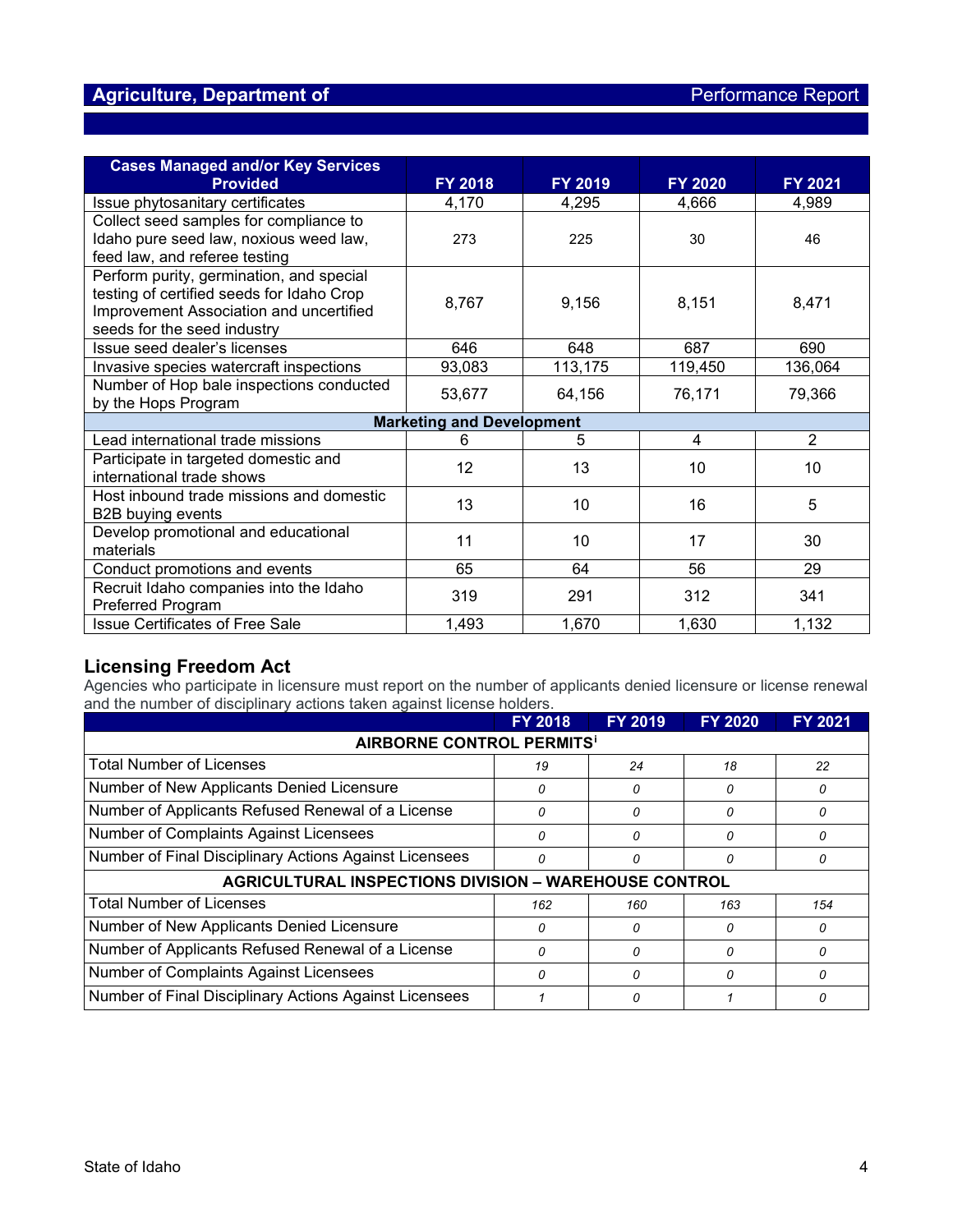# Agriculture, Department of **Agriculture, Department of Agriculture**, Department of **Performance Report**

|                                                                   | FY 2018                                          | FY 2019 | <b>FY 2020</b> | <b>FY 2021</b> |  |  |  |  |  |
|-------------------------------------------------------------------|--------------------------------------------------|---------|----------------|----------------|--|--|--|--|--|
| <b>AGRICULTURAL INSPECTIONS DIVISION - WEIGHTS &amp; MEASURES</b> |                                                  |         |                |                |  |  |  |  |  |
| <b>Total Number of Licenses</b>                                   | 5231                                             | 5213    | 5294           | 4648           |  |  |  |  |  |
| Number of New Applicants Denied Licensure                         | 0                                                | 0       | 0              | 0              |  |  |  |  |  |
| Number of Applicants Refused Renewal of a License                 | 0                                                | 0       | 0              | 0              |  |  |  |  |  |
| Number of Complaints Against Licensees                            | 75                                               | 54      | 59             | 55             |  |  |  |  |  |
| Number of Final Disciplinary Actions Against Licensees            | 298                                              | 326     | 360            | 107            |  |  |  |  |  |
| <b>AGRICULTURAL RESOURCES DIVISION</b>                            |                                                  |         |                |                |  |  |  |  |  |
| <b>Total Number of Licenses</b>                                   | 9549                                             | 9912    | 8807           | 8038           |  |  |  |  |  |
| Number of New Applicants Denied Licensure <sup>ii</sup>           | 83                                               | 96      | 70             | 0              |  |  |  |  |  |
| Number of Applicants Refused Renewal of a Licenseiii              | 65                                               | 40      | 71             | 0              |  |  |  |  |  |
| Number of Complaints Against Licensees                            | 42                                               | 23      | 27             | 24             |  |  |  |  |  |
| Number of Final Disciplinary Actions Against Licensees            | 65                                               | 41      | 57             | 102            |  |  |  |  |  |
| <b>ANIMAL INDUSTRIES DIVISION</b>                                 |                                                  |         |                |                |  |  |  |  |  |
| <b>Total Number of Licenses</b>                                   | 161                                              | 166     | 173            | 183            |  |  |  |  |  |
| Number of New Applicants Denied Licensure                         | 0                                                | 0       | 0              | 0              |  |  |  |  |  |
| Number of Applicants Refused Renewal of a License                 | 0                                                | 0       | 0              | 0              |  |  |  |  |  |
| <b>Number of Complaints Against Licensees</b>                     | 0                                                | 0       | 0              | 0              |  |  |  |  |  |
| Number of Final Disciplinary Actions Against Licensees            | 0                                                | 0       | 0              | 0              |  |  |  |  |  |
|                                                                   | <b>ANIMAL INDUSTRIES DIVISION - DAIRY BUREAU</b> |         |                |                |  |  |  |  |  |
| <b>Total Number of Licenses</b>                                   | 418                                              | 333     | 410            | 424            |  |  |  |  |  |
| Number of New Applicants Denied Licensure                         | 0                                                | 0       | 0              | 0              |  |  |  |  |  |
| Number of Applicants Refused Renewal of a License                 | 0                                                | 0       | 0              | 0              |  |  |  |  |  |
| Number of Complaints Against Licensees                            | 0                                                | 0       | 0              | 0              |  |  |  |  |  |
| Number of Final Disciplinary Actions Against Licensees            | 0                                                | 1       | 0              | 0              |  |  |  |  |  |
| ANIMAL INDUSTRIES DIVISION - LIVESTOCK                            |                                                  |         |                |                |  |  |  |  |  |
| <b>Total Number of Licenses</b>                                   | 161                                              | 181     | 179            | 188            |  |  |  |  |  |
| Number of New Applicants Denied Licensure                         | 3                                                | 5       | 0              | 0              |  |  |  |  |  |
| Number of Applicants Refused Renewal of a License                 | 0                                                | 0       | 0              | 0              |  |  |  |  |  |
| <b>Number of Complaints Against Licensees</b>                     | 0                                                | 0       | 0              | 0              |  |  |  |  |  |
| Number of Final Disciplinary Actions Against Licensees            | 0                                                | 0       | 0              | 0              |  |  |  |  |  |
| <b>BUREAU OF LABS - SEED LAB LICENSE</b>                          |                                                  |         |                |                |  |  |  |  |  |
| <b>Total Number of Licenses</b>                                   | 646                                              | 648     | 687            | 690            |  |  |  |  |  |
| Number of New Applicants Denied Licensure                         | 0                                                | 0       | 0              | 0              |  |  |  |  |  |
| Number of Applicants Refused Renewal of a License                 | 0                                                | 0       | 0              | 0              |  |  |  |  |  |
| Number of Complaints Against Licensees                            | 0                                                | 0       | 0              | 0              |  |  |  |  |  |
| Number of Final Disciplinary Actions Against Licensees            | 0                                                | 0       | 0              | 0              |  |  |  |  |  |
| PLANT INDUSTRIES DIVISION                                         |                                                  |         |                |                |  |  |  |  |  |
| <b>Total Number of Licenses</b>                                   | 1937                                             | 2153    | 2102           | 2,221          |  |  |  |  |  |
| Number of New Applicants Denied Licensure                         | 0                                                | 0       | 0              | 0              |  |  |  |  |  |
| Number of Applicants Refused Renewal of a License                 | 0                                                | 0       | 0              | 0              |  |  |  |  |  |
| Number of Complaints Against Licensees                            | 0                                                | 0       | 0              | 0              |  |  |  |  |  |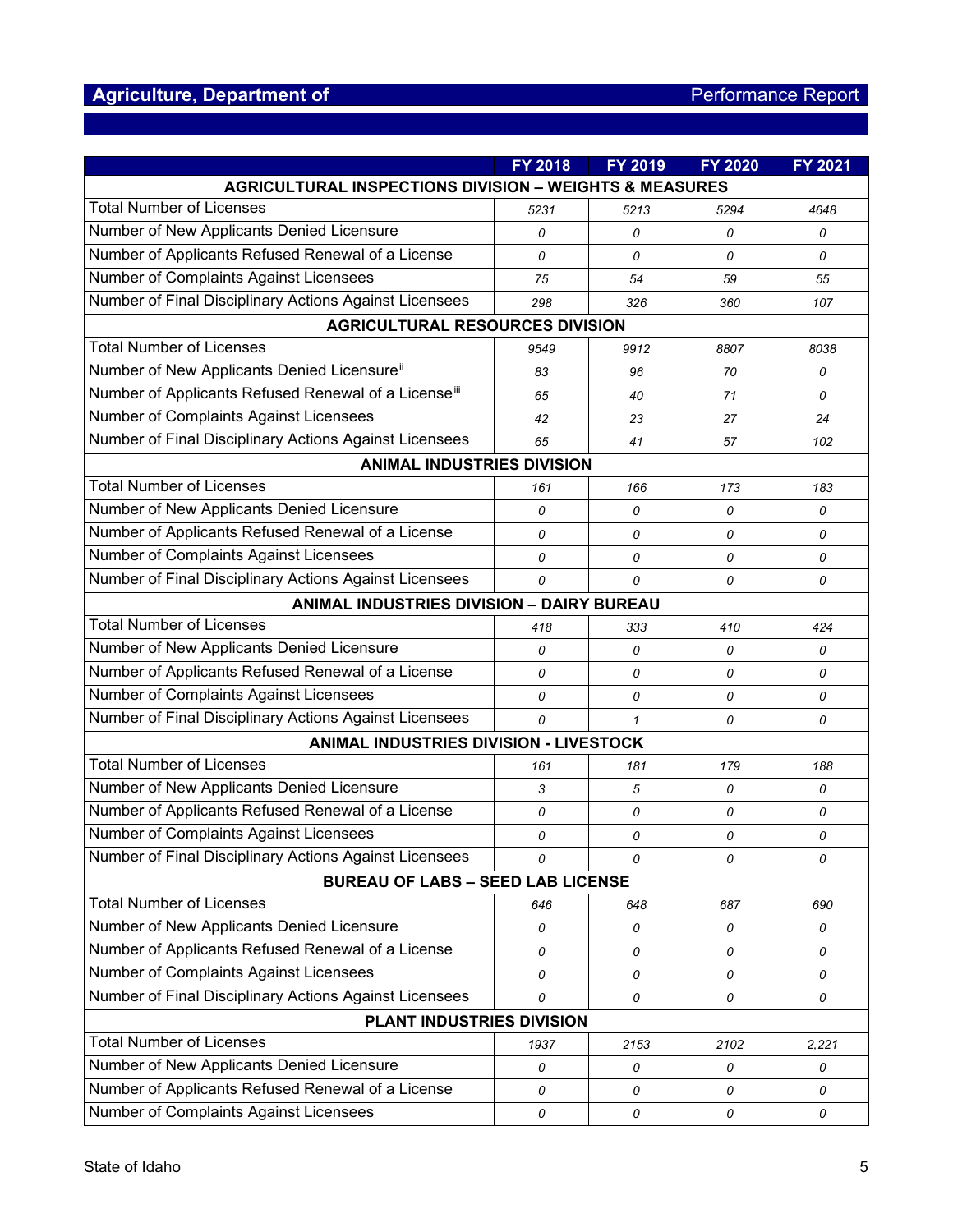| Agriculture, Department of | <b>Performance Report</b> |
|----------------------------|---------------------------|
|----------------------------|---------------------------|

|                                                        | <b>FY 2018</b> | <b>FY 2019</b> | LFY 2020 \ | <b>FY 2021</b> |
|--------------------------------------------------------|----------------|----------------|------------|----------------|
| Number of Final Disciplinary Actions Against Licensees |                |                |            |                |

# *Part II – Performance Measures*

|    | <b>Performance Measure</b>                                                                                                                                                                                                                   |        | <b>FY 2018</b>                                                                        | FY 2019                                                                                                              | <b>FY 2020</b>                                                                                                        | <b>FY 2021</b>                                                                              | <b>FY 2022</b>                                                           |  |  |
|----|----------------------------------------------------------------------------------------------------------------------------------------------------------------------------------------------------------------------------------------------|--------|---------------------------------------------------------------------------------------|----------------------------------------------------------------------------------------------------------------------|-----------------------------------------------------------------------------------------------------------------------|---------------------------------------------------------------------------------------------|--------------------------------------------------------------------------|--|--|
|    |                                                                                                                                                                                                                                              |        |                                                                                       | Goal 1                                                                                                               |                                                                                                                       |                                                                                             |                                                                          |  |  |
|    | Fulfill core statutory responsibilities by protecting the public, plants, animals and environment using                                                                                                                                      |        |                                                                                       |                                                                                                                      |                                                                                                                       |                                                                                             |                                                                          |  |  |
| 1. | Conduct                                                                                                                                                                                                                                      |        |                                                                                       | regulation and education.                                                                                            |                                                                                                                       |                                                                                             |                                                                          |  |  |
|    | inspections,                                                                                                                                                                                                                                 | actual | 436,852                                                                               | 485,294                                                                                                              | 503,172                                                                                                               | 487,869                                                                                     |                                                                          |  |  |
|    | investigations,<br>surveillance, and<br>testing to prevent<br>the<br>introduction/sprea<br>d of animal<br>disease.                                                                                                                           | target | 100,000* annual<br>inspections,<br>investigations and<br>tests                        | 100,000* annual<br>inspections<br>investigations and<br>tests                                                        | 100,000* annual<br>inspections<br>investigations and<br>tests                                                         | 200,000* annual<br>inspections<br>investigations and<br>tests                               | 200,000* annual<br>inspections<br>investigations and<br>tests            |  |  |
| 2. | Respond to all                                                                                                                                                                                                                               | actual | 53 cases                                                                              | 87 cases                                                                                                             | 46 cases                                                                                                              | 72 cases                                                                                    |                                                                          |  |  |
|    | allegations of                                                                                                                                                                                                                               |        | 100%                                                                                  | 100%                                                                                                                 | 100%                                                                                                                  | 100%                                                                                        |                                                                          |  |  |
|    | improper animal<br>care within 24                                                                                                                                                                                                            |        | Complaints<br>40                                                                      | Complaints<br>40                                                                                                     | Complaints<br>40                                                                                                      | Complaints<br>40                                                                            | Complaints<br>40                                                         |  |  |
|    | hours of receiving<br>complaint.                                                                                                                                                                                                             | target | 24-hour response<br>100%                                                              | 24-hour response<br>100%                                                                                             | 24-hour response<br>100%                                                                                              | 24-hour response<br>100%                                                                    | 24-hour response<br>100%                                                 |  |  |
| 3. | Complete<br>phytosanitary<br>certificates within<br>a prescribed<br>timeframe from<br>date received.<br>78% processed<br>within 24 hours,<br>15% processed<br>after 2 business<br>days, 7%<br>processed after 3<br>business days or<br>more. | actual | 78% within 24<br>hours<br>17% after one<br>business day<br>5% after 3 or<br>more days | 72% within 24<br>hours<br>20% after one<br>business day<br>7% after 2<br>business days<br>1% after 3 or<br>more days | 64% within 24<br>hours<br>20% after one<br>business day<br>13% after 2<br>business days<br>4% after 3 or<br>more days | 92% within 24<br>hours, 7% in 2<br>business days,<br>1% after 3 or<br>more business<br>days |                                                                          |  |  |
|    |                                                                                                                                                                                                                                              | target | 78% within 24<br>hours<br>15% after 2 days<br>7% after 3 or more<br>days              | 78% within 24<br>hours<br>15% after 2 days<br>7% after 3 or more<br>days                                             | 78% within 24<br>hours<br>15% after 2 days<br>7% after 3 or more<br>days                                              | 78% within 24<br>hours<br>15% after 2 days<br>7% after 3 or more<br>days                    | 78% within 24<br>hours<br>15% after 2 days<br>7% after 3 or more<br>days |  |  |
| 4. | Provide and<br>approve sufficient<br>ongoing<br>recertification<br>training                                                                                                                                                                  | actual | 857<br>Seminars<br>96% were<br>approved and<br>posted in 5<br>working days            | 822<br>Seminars<br>96.5% were<br>approved and<br>posted in 5<br>working days                                         | 727<br>Seminars<br>95.5% were<br>approved and<br>posted in 5<br>working days                                          | 610<br>Seminars<br>96.5% were<br>approved and<br>posted in 5<br>working days                |                                                                          |  |  |
|    | opportunities<br>processing 95% of<br>requests within<br>five days of<br>receipt.                                                                                                                                                            | target | 95% approved<br>and posted in 5<br>working days                                       | 95% approved<br>and posted in 5<br>working days                                                                      | 95% approved<br>and posted in 5<br>working days                                                                       | 95% approved<br>and posted in 5<br>working days                                             | Requests<br>800<br>95% approved<br>and posted in 5<br>working days       |  |  |
|    |                                                                                                                                                                                                                                              |        |                                                                                       | Goal 2                                                                                                               |                                                                                                                       |                                                                                             |                                                                          |  |  |
|    | Foster confidence in Idaho's agriculture industry and market transactions by maintaining a strong                                                                                                                                            |        |                                                                                       |                                                                                                                      |                                                                                                                       |                                                                                             |                                                                          |  |  |
|    | commitment to those programs intended to safeguard consumer confidence.                                                                                                                                                                      |        |                                                                                       |                                                                                                                      |                                                                                                                       |                                                                                             |                                                                          |  |  |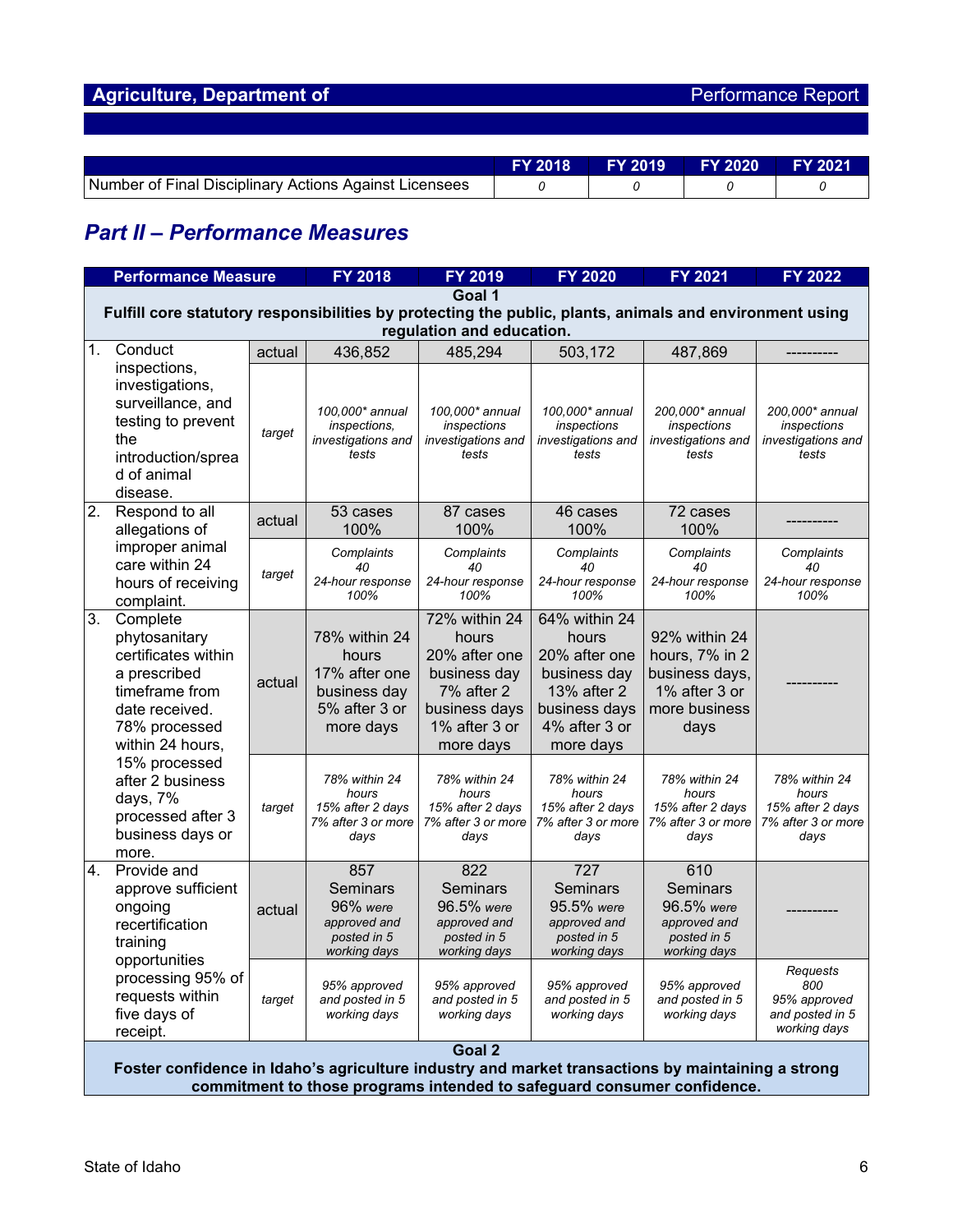## **Agriculture, Department of Agriculture, Department of Agriculture Report**

| <b>Performance Measure</b> |                                                                                                                                                                                                              |        | FY 2018                                                                                                                    | <b>FY 2019</b>                                                                                                             | <b>FY 2020</b>                                                                                                                                | <b>FY 2021</b>                                                                                                                  | FY 2022                                                                                                               |
|----------------------------|--------------------------------------------------------------------------------------------------------------------------------------------------------------------------------------------------------------|--------|----------------------------------------------------------------------------------------------------------------------------|----------------------------------------------------------------------------------------------------------------------------|-----------------------------------------------------------------------------------------------------------------------------------------------|---------------------------------------------------------------------------------------------------------------------------------|-----------------------------------------------------------------------------------------------------------------------|
| 5.                         | Provide fresh fruit<br>and vegetable<br>inspection<br>services for all<br>applicant requests<br>assuring product                                                                                             | actual | 554<br>Applicants<br>27,439<br>certificates<br>issued 3<br>reversals                                                       | 570<br>Applicants<br>27,078<br>certificates<br>issued 0<br>reversals                                                       | 513<br>Applicants<br>26,499<br>certificates<br>issued 5<br>reversals                                                                          | 609<br>Applicants<br>27,096<br>certificates<br>issued 4<br>reversals                                                            |                                                                                                                       |
|                            | meets marketing<br>order and grade<br>on label while<br>maintaining less<br>than 1% reversal<br>rate.                                                                                                        | target | Applicants<br>515<br>Certificates<br>28.000<br>1% reversal rate                                                            | Applicants<br>515<br>Certificates<br>28.000<br>1% reversal rate                                                            | Applicants<br>515<br>Certificates<br>28,000<br>1% reversal rate                                                                               | Applicants<br>515<br>Certificates<br>28,000<br>1% reversal rate                                                                 | Applicants<br>515<br>Certificates<br>28.000<br>1% reversal rate                                                       |
| 6.                         | Inspect, test and<br>follow-up<br>compliance on<br>weighing and<br>measuring<br>devices. Reaching<br>a rejection rate of                                                                                     | actual | 32,796 device<br>Inspections<br>6.5% rejected<br>67.7% of the<br>rejected<br>devices<br>rechecked                          | 30,094 device<br>inspections<br>4.7% rejected<br>65% of the<br>rejected<br>devices<br>rechecked                            | 26,465 device<br>inspections<br>5.8% rejected<br>86.9% of the<br>rejected<br>devices<br>rechecked                                             | 33,822 device<br>inspections<br>6.5% rejected<br>71.4 % of the<br>rejected<br>devices<br>rechecked                              |                                                                                                                       |
|                            | less than 5% and<br>rechecking at<br>least 60% of<br>rejected devices. <sup>1</sup>                                                                                                                          | target | Inspections<br>27.000<br><5% Rejected<br>60% Recheck                                                                       | Inspections<br>27.000<br><5% Rejected<br>60% Recheck                                                                       | <i><b>Inspections</b></i><br>27,000<br><5% Rejected<br>60% Recheck                                                                            | Inspections<br>27,000<br>60% Recheck<br>NIST accreditation<br>/ recognition                                                     | <b>Inspections</b><br>27,000<br>60% Recheck<br><b>NIST</b> accreditation<br>/ recognition                             |
| $\overline{7}$ .           | 7.<br>Conduct<br>pesticide related<br>inspections                                                                                                                                                            | actual | 172% of goal<br>(233 inspections<br>conducted)                                                                             | 166% of goal<br>(205 inspections<br>conducted)                                                                             | 191% of goal<br>(235 inspections<br>conducted)                                                                                                | 155% of goal<br>(342 inspections<br>conducted)                                                                                  |                                                                                                                       |
|                            | meeting at least<br>>90% of the EPA<br>grant<br>commitments.                                                                                                                                                 | target | >90% of 135 grant<br>commitments for<br>investigations /<br>inspections                                                    | >90% of 123 grant<br>commitments<br>for investigations /<br>inspections                                                    | >90% of 123 grant<br>commitments<br>for investigations /<br>inspections                                                                       | >90% of 220 grant<br>commitments<br>for investigations /<br>inspections                                                         | >90% of 200 grant<br>commitments<br>for investigations /<br>inspections                                               |
| 8.                         | Approve or deny<br>within 91 days,<br>95% of feed labels<br>and 80% of<br>fertilizer and soil<br>and plant<br>amendment labels<br>that are submitted<br>for review.                                          | actual | 99.39% feed<br>within 91 days<br>100% fertilizer<br>within 91 days<br>and soil and<br>plant<br>amendment<br>within 91 days | 100% feed<br>within 91 days<br>92% of<br>fertilizer within<br>91 days and<br>soil and plant<br>amendment<br>within 91 days | 99.98% feed<br>within 91 days<br>70.22% of<br>fertilizer within<br>91 days and<br>85.84% of soil<br>and plant<br>amendments<br>within 91 days | 100% feed<br>within 91 days;<br>100% fertilizer<br>within 91 days;<br>100% of soil<br>and plant<br>amendments<br>within 91 days |                                                                                                                       |
|                            |                                                                                                                                                                                                              | target | 98% feed within<br>91 days<br>100% fertilizer<br>within 91 days<br>100% soil and<br>plant amendment<br>within 91 days      | 98% feed within<br>91 days<br>100% fertilizer<br>within 91 days<br>100% soil and<br>plant amendment<br>within 91 days      | 98% feed within<br>91 days<br>100% fertilizer<br>within 91 days<br>100% soil and<br>plant amendment<br>within 91 days                         | 98% feed within<br>91 days<br>100% fertilizer<br>within 91 days<br>100% soil and<br>plant amendment<br>within 91 days           | 98% feed within<br>91 days<br>100% fertilizer<br>within 91 days<br>100% soil and<br>plant amendment<br>within 91 days |
|                            | Support the growth and sustainability of Idaho's agriculture industry by increasing domestic and<br>international sales opportunities of Idaho foods and agricultural products to foster industry growth and |        |                                                                                                                            | Goal 3                                                                                                                     |                                                                                                                                               |                                                                                                                                 |                                                                                                                       |

**profitability.**

<span id="page-6-0"></span><sup>&</sup>lt;sup>1</sup> FY21 goal change to "Inspect, test and follow-up compliance on weighting and measuring devices and rechecking at least 60% of rejected devices. Maintaining national recognition from the National Institute of Standards and Technology (NIST) for our metrology laboratory."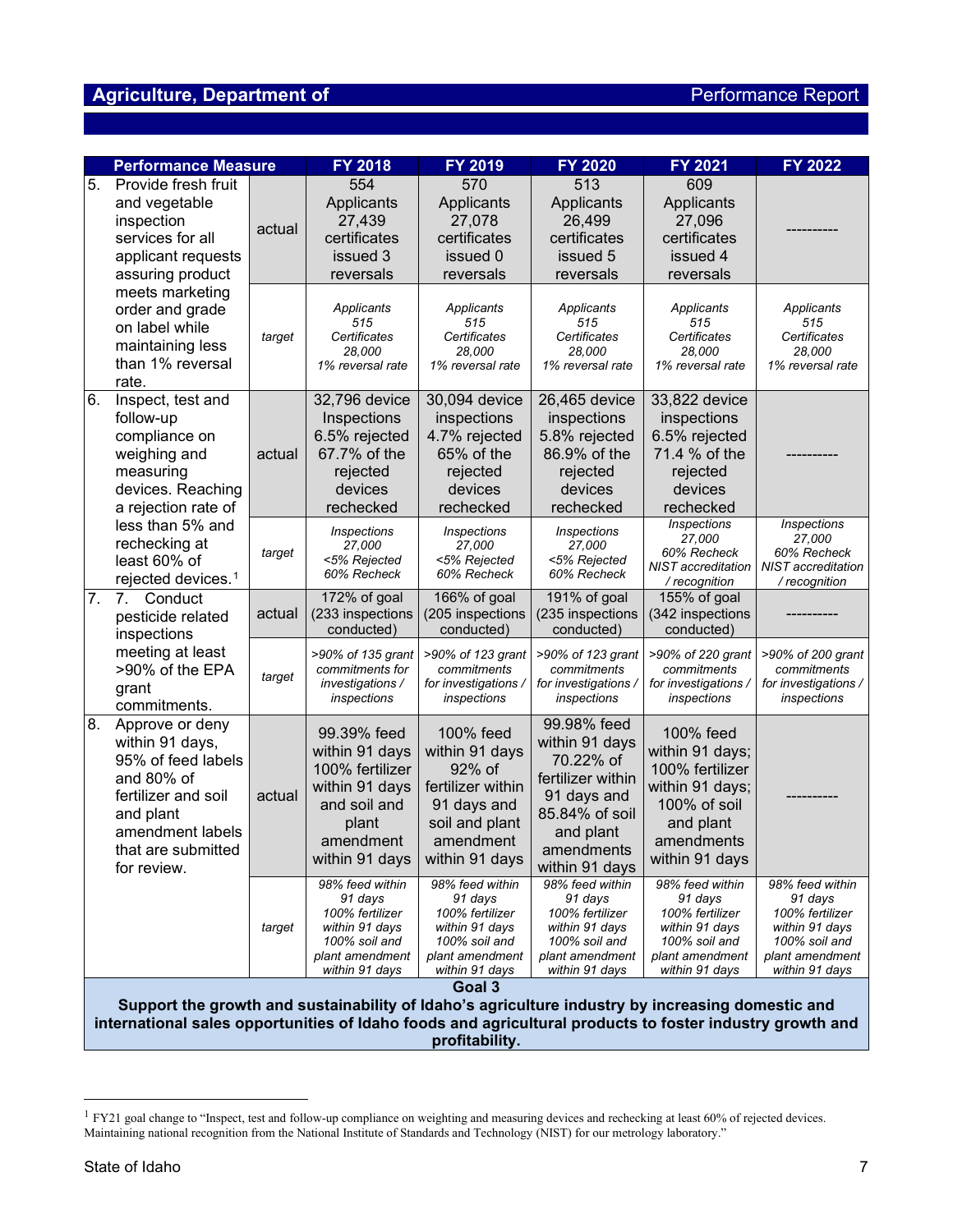### **Agriculture, Department of** *Performance* Report

|                                                                                                                                                                                                                          | <b>Performance Measure</b>                                                                                                                                             |                                                                                    | <b>FY 2018</b>                                                                       | <b>FY 2019</b>                                                                     | <b>FY 2020</b>                                                                     | <b>FY 2021</b>                                             | FY 2022                                                    |
|--------------------------------------------------------------------------------------------------------------------------------------------------------------------------------------------------------------------------|------------------------------------------------------------------------------------------------------------------------------------------------------------------------|------------------------------------------------------------------------------------|--------------------------------------------------------------------------------------|------------------------------------------------------------------------------------|------------------------------------------------------------------------------------|------------------------------------------------------------|------------------------------------------------------------|
| 9.<br>Recruit 12 new<br>companies per<br>year into the Idaho<br><b>Preferred Program</b><br>and retain 90% of<br>current members<br>per year while<br>attaining a 60%<br>consumer<br>awareness of the<br>Idaho Preferred | actual                                                                                                                                                                 | 13 new<br>companies<br>95% retention<br>Consumer<br>awareness<br>N/A <sup>iv</sup> | $14$ new<br>companies<br>92% retention<br>Consumer<br>awareness<br>N/A <sup>iv</sup> | 29 new<br>companies<br>97% retention<br>Consumer<br>awareness<br>N/A <sup>iv</sup> | 43 new<br>companies<br>98% retention<br>Consumer<br>awareness<br>N/A <sup>iv</sup> |                                                            |                                                            |
|                                                                                                                                                                                                                          | logo. <sup>1</sup>                                                                                                                                                     | target                                                                             | New members<br>12<br>90% Retention<br>rate                                           | New members<br>12<br>90% Retention<br>rate                                         | New members<br>12<br>90% Retention<br>rate                                         | New members<br>12<br>90% Retention<br>rate                 | New members<br>12<br>90% Retention<br>rate                 |
|                                                                                                                                                                                                                          | 10. Obtain a minimum                                                                                                                                                   | actual                                                                             | 4.7                                                                                  | 4.3                                                                                | 4.8                                                                                | 4.7                                                        |                                                            |
|                                                                                                                                                                                                                          | average overall<br>customer<br>satisfaction rating<br>of 4 for<br>promotions,<br>missions,<br>workshops and<br>events using a<br>scale of 1-5, 5<br>being the highest. | target                                                                             | Minimum average<br>customer<br>satisfaction rating<br>of 4                           | Minimum average<br>customer<br>satisfaction rating<br>of 4                         | Minimum average<br>customer<br>satisfaction rating<br>of 4                         | Minimum average<br>customer<br>satisfaction rating<br>of 4 | Minimum average<br>customer<br>satisfaction rating<br>of 4 |

## **Performance Measure Explanatory Notes**

<span id="page-7-0"></span><sup>i</sup> The Sheep and Goat Health Board collected this data for FY2017.

<span id="page-7-1"></span>ii Failure to become licensed is due to failure to pass competency exams, non-payment and/or failure to provide proof of insurance (as required for professional applicators only).

<span id="page-7-2"></span>iii Number of applicants refused renewal because they did not submit renewal documents within 12-months of previous licenses expiration date, non-payment and/or failure to provide proof of insurance (as required for professional applicators only).

<span id="page-7-4"></span> $\dot{N}$  Previous consumer awareness studies were conducted with federal funding. The grant requirements have changed and the study has not been conducted recently. ISDA is currently looking at the cost and feasibility of conducting a study through other means.

<span id="page-7-3"></span><sup>&</sup>lt;sup>1</sup> FY21 goal change to "Recruit 12 new companies per year into the Idaho Preferred Program and retain 90% of current members per year."